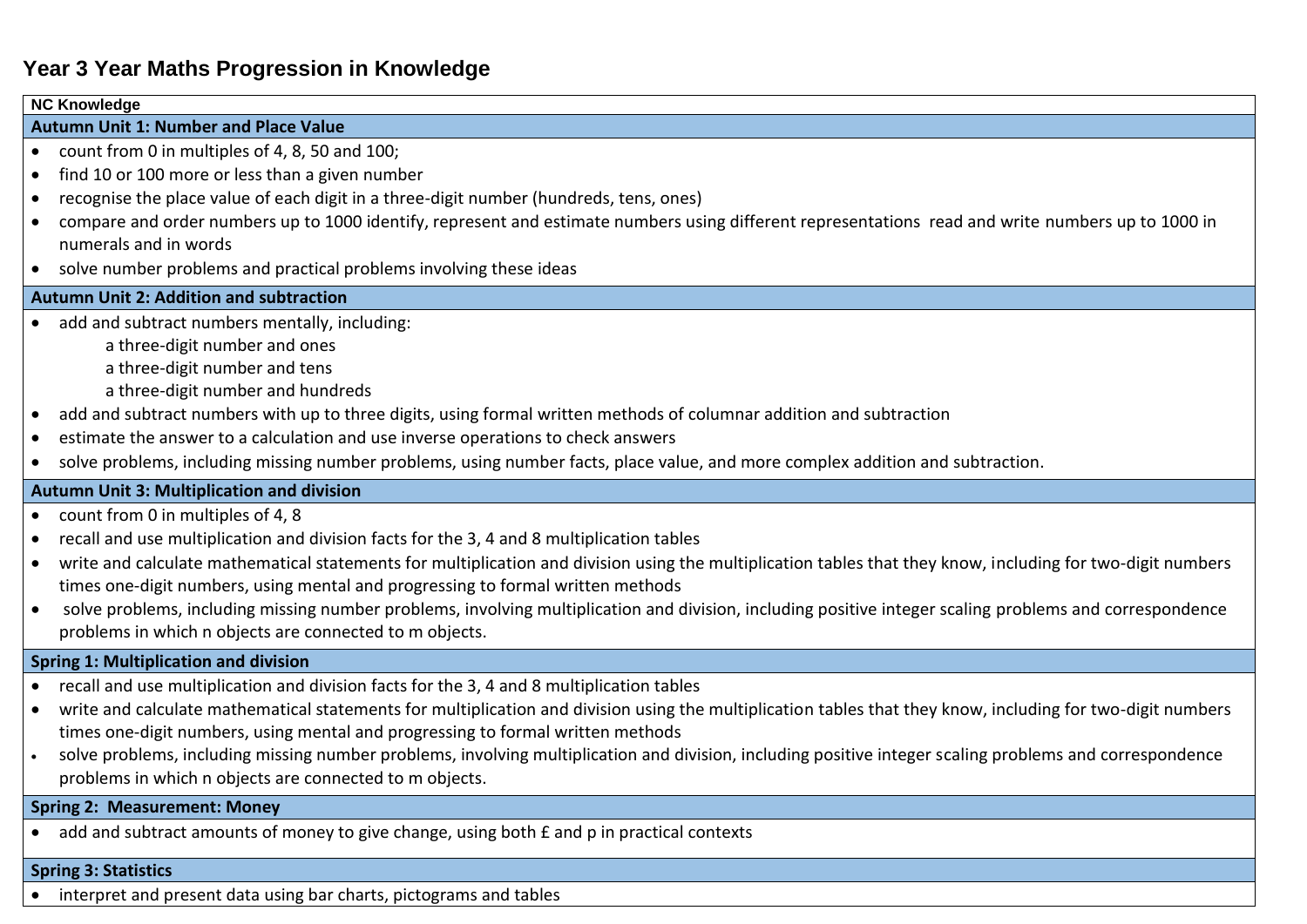solve one-step and two-step questions [for example, 'How many more?' and 'How many fewer?'] using information presented in scaled bar charts and pictograms and tables.

#### **Spring 4: Measurement: Length and Perimeter**

- measure, compare, add and subtract: lengths (m/cm/mm); mass (kg/g), volume and capacity (l/ml)
- measure the perimeter of simple 2-D shapes

#### **Spring 5: Number: Fractions**

- count up and down in tenths; recognise that tenths arise from dividing an object into 10 equal parts and in dividing one-digit numbers or quantities by 10
- recognise, find and write fractions of a discrete set of objects: unit fractions and non-unit fractions with small denominators
- recognise and use fractions as numbers: unit fractions and non-unit fractions with small denominators
- solve problems that involve all of the above.

## **Summer 1: Fractions**

- recognise and show, using diagrams, equivalent fractions with small denominators
- add and subtract fractions with the same denominator within one whole [for example,  $5/7 + 1/7 = 6/7$
- compare and order unit fractions, and fractions with the same denominators
- solve problems that involve all of the above

## **Summer 2: Measurement: Time**

- tell and write the time from an analogue clock, including using Roman numerals from I to XII, and 12-hour and 24-hour clocks
- estimate and read time with increasing accuracy to the nearest minute; record and compare time in terms of seconds, minutes and hours; use vocabulary such as o'clock, a.m./p.m., morning, afternoon, noon and midnight
- know the number of seconds in a minute and the number of days in each month, year and leap year
- compare durations of events [for example to calculate the time taken by particular events or tasks].

## **Summer 3: Geometry: Properties of Shape**

- draw 2-D shapes and make 3-D shapes using modelling materials;
- recognise 3-D shapes in different orientations and describe them
- recognise angles as a property of shape or a description of a turn
- identify right angles, recognise that two right angles make a half-turn, three make three quarters of a turn and four a complete turn; identify whether angles are greater than or less than a right angle
- identify horizontal and vertical lines and pairs of perpendicular and parallel lines

## **Summer 4: Measurement: Capacity**

measure, compare, add and subtract: mass (kg/g); volume/capacity (l/ml)